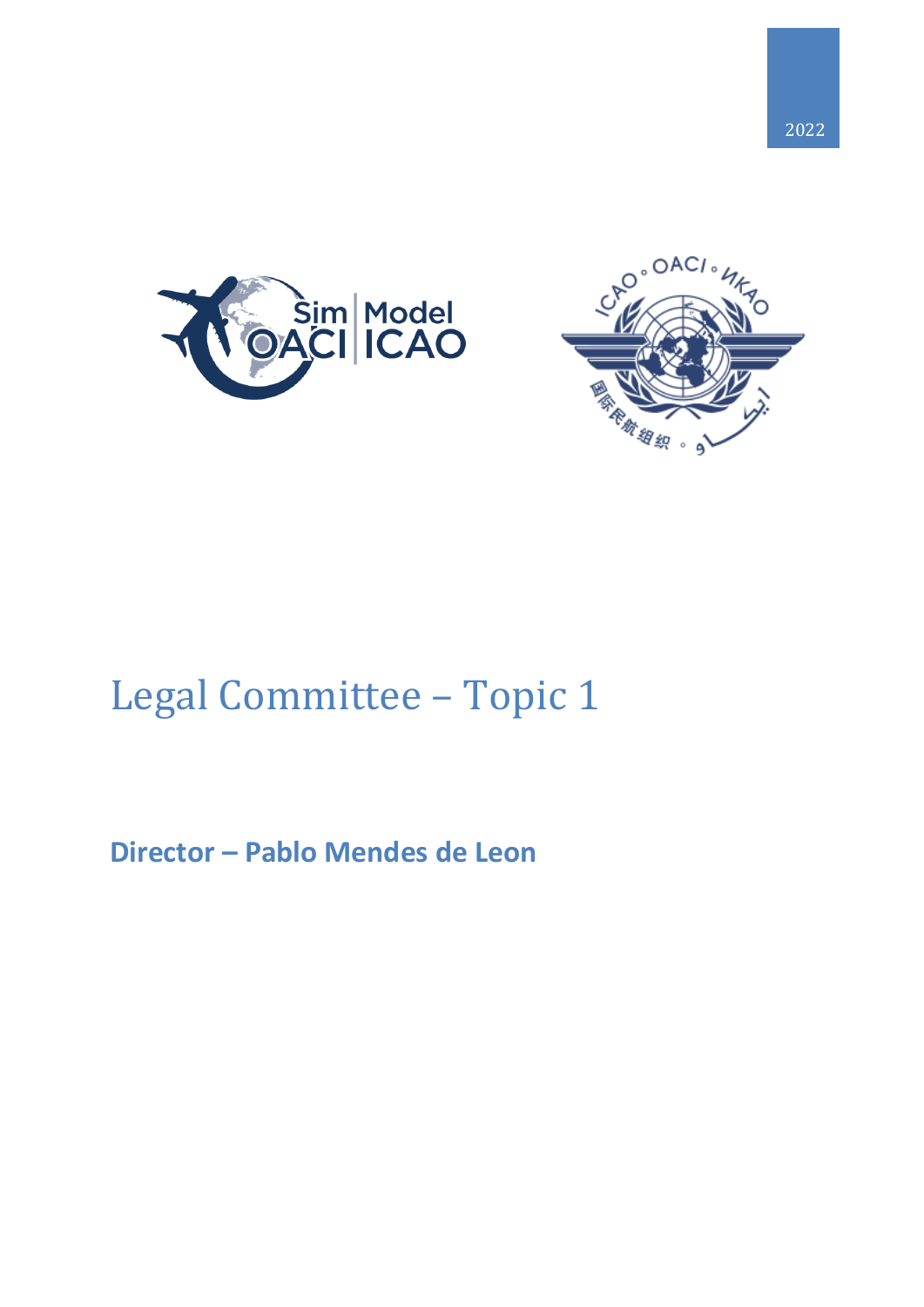# BACKGROUND PAPER ON PASSENGER PROTECTION IN INTERNATIONAL AIR TRANSPORT

#### **I.Introduction**

Passenger protection is a subject of private international air law which emerged in the 21<sup>st</sup> century. Passenger protection under this branch of law was confined to the provisions made under the Warsaw Convention of 1929 on the *Unification of Certain Rules for the International Transport by Air*. It focussed on the compensation of personal damages suffered by passengers during international journeys, and compensation of damage caused by delay. The successor convention of the Warsaw Convention, the Montreal Convention of  $1999<sup>1</sup>$  did not expand this scope.

However, in the course of the 1990s consumer protection received a higher place on the agenda of the international policymakers in the US and the EU to begin with, whereas the number of passenger complaints was increasing. These complaints not only pertained to damages caused by personal injuries or delay but also to denied boarding of passengers and cancellation of flights. The last mentioned events, that is, denied boarding and cancellation of flights, do not fall under the international carriage by air as defined by the mentioned Warsaw and Montreal Conventions, but are subject to domestic civil law.; this is at least the governing opinion based on regulatory regimes.

In order to enhance the position of the passenger and articulate their position in relation to airlines by providing clear and transparent remedies, the jurisdictions in all parts of the world, led by the initiatives of the EU in this respect, have drawn up measures in regulations pertaining to denied boarding, cancellation and delay. The content of such regulations must be accessible to passengers by publication on websites of airlines, in airports and, of course, in legal acts.

### **II. Context**

1

EU Regulation 261/2004 has been subject to criticism by the airline industry since its adoption on 11 February 2004. Critiques have been related to, among others, the unclear terminology and provisions, the inconsistent use of terms and the excessive financial burden imposed on air carriers.

<sup>&</sup>lt;sup>1</sup> Convention for the Unification of Certain Rules for International Carriage by Air, henceforth also referred to as: the Montreal Convention (1999) to which the EC acceded on 29 April 2004 to the Montreal Convention (1999) and which entered into force for the EC on 28 June 2004.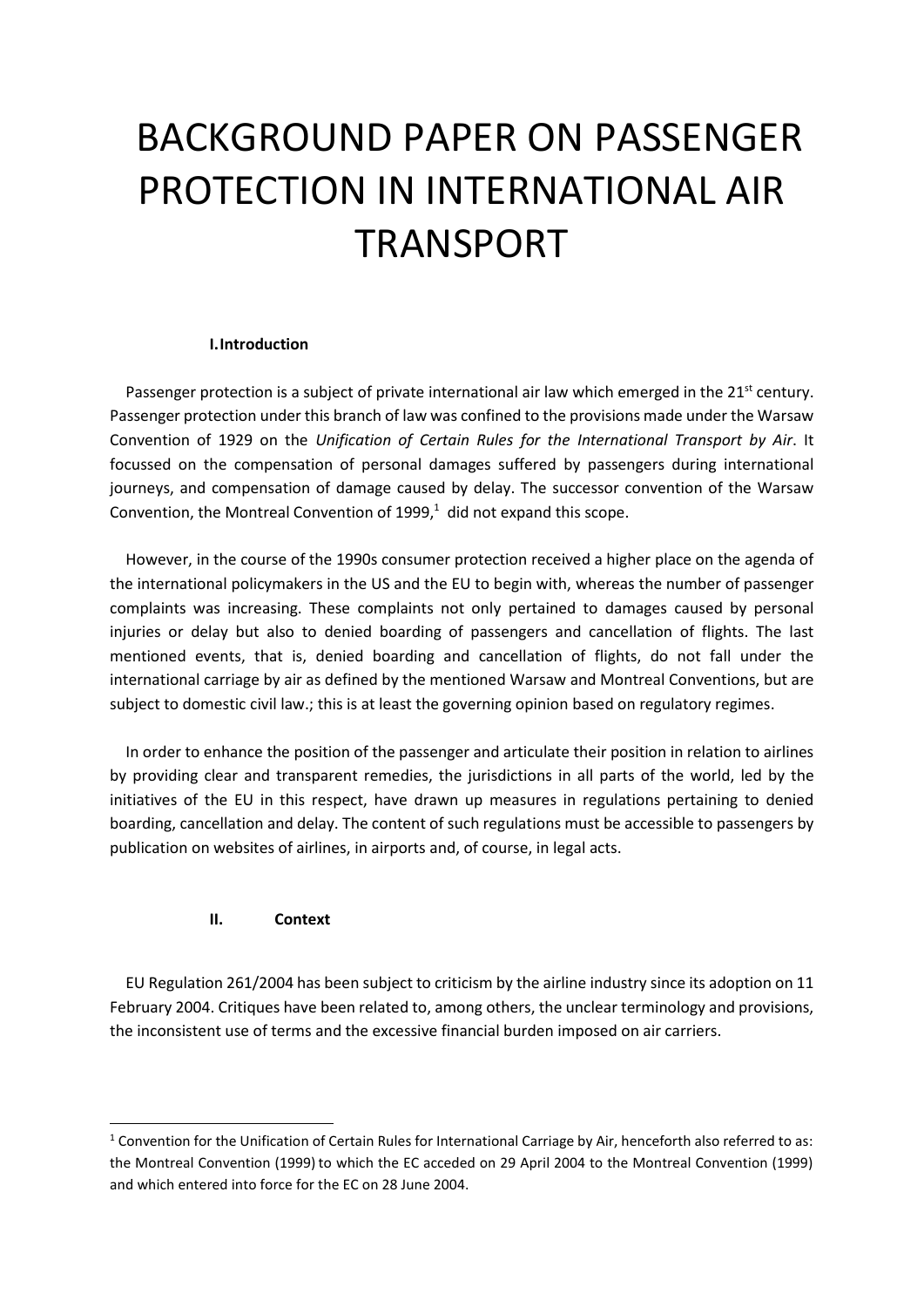The International Air Transport Association (IATA) and the European Low Fares Airline Association (ELFAA) challenged the validity of Articles 5 to 7 of the DBC Regulation (2004) on a number of grounds, for instance, inconsistency of its Article 6 with provisions of the Montreal Convention on air carrier liability of 1999, failure to respect the principles of legal certainty, proportionality and discrimination, in proceedings brought before the High Court of Justice of England and Wales, Queen's Bench Division, against the Department for Transport, relating to the implementation of that Regulation.<sup>2</sup> Upon reference of seven questions by the UK High Court of Justice, the Court affirmed the validity of these provisions in its preliminary ruling.

Since its coming into being, national courts struggle with the application and implementation of the terms of Regulation 261/2004. This is evidenced by myriad cases which have been brought before such national courts and the Court of Justice of the EU. Those cases focused on the relationship between this EU regulation, and its compatibility with the Montreal Convention (1999), the dividing line between delay and cancellation; rights and obligations of passengers in cases of denied boarding, overbooking and delay; the scope of the term "extraordinary circumstances" (as to which see also below); the extent of the entitlements of passengers under Regulation 261/2004; the interpretation of the distances in this regulation and justifications (or not) for denial of boarding.

The relevant terms of Regulation 261/2004 are the following:

*Article 5* prescribes that airlines shall offer assistance (meals, refreshments, hotel accommodation, transfer and messaging), the choice between re-routing and reimbursement, and shall compensate passengers whose flights were cancelled. Under Article 5(3) compensation shall not be paid if the cancellation is caused by "extraordinary circumstances which could not have been avoided even if all reasonable measures had been taken."

*Article 6* obliges air carriers to provide, before the departure of the flight, assistance to passengers in the event of long delays, and reimbursement and a return flight to the place of departure if the delay exceeds 5 hours.

*Article 7* sets the amounts of compensation to be paid for passengers whose flights are cancelled.

Regulation 261/2004 also provides for a right of care, that is, meals, drinks and accommodation if needed, for passengers,<sup>3</sup> and refers passengers to opportunities for further compensation which may take into account the compensation received under Regulation 261/2004.<sup>4</sup> Air carriers are not entitled to limit their obligations in relation to passengers.<sup>5</sup>

Meanwhile, other jurisdictions have more or less copied the European regulation.

Meanwhile, China has adopted a different, and broader approach designed to share the responsibilities and liabilities for delay and cancellation of flights among the various stakeholders, including airlines, Air Traffic Control Agencies, airport operators, providers of ground services and other parties. Each of them must explain why, for instance, a delay has arisen, and report the causes to the Civil Aviation Administration of China (CAAC) who can impose fines if there is a reason to do so.

**.** 

<sup>2</sup> Case C-344/04, hereinafter referred to as 'IATA and ELFAA case';

<sup>&</sup>lt;sup>3</sup> See, Art. 9

<sup>4</sup> See, Art. 12

<sup>5</sup> See, Art. 15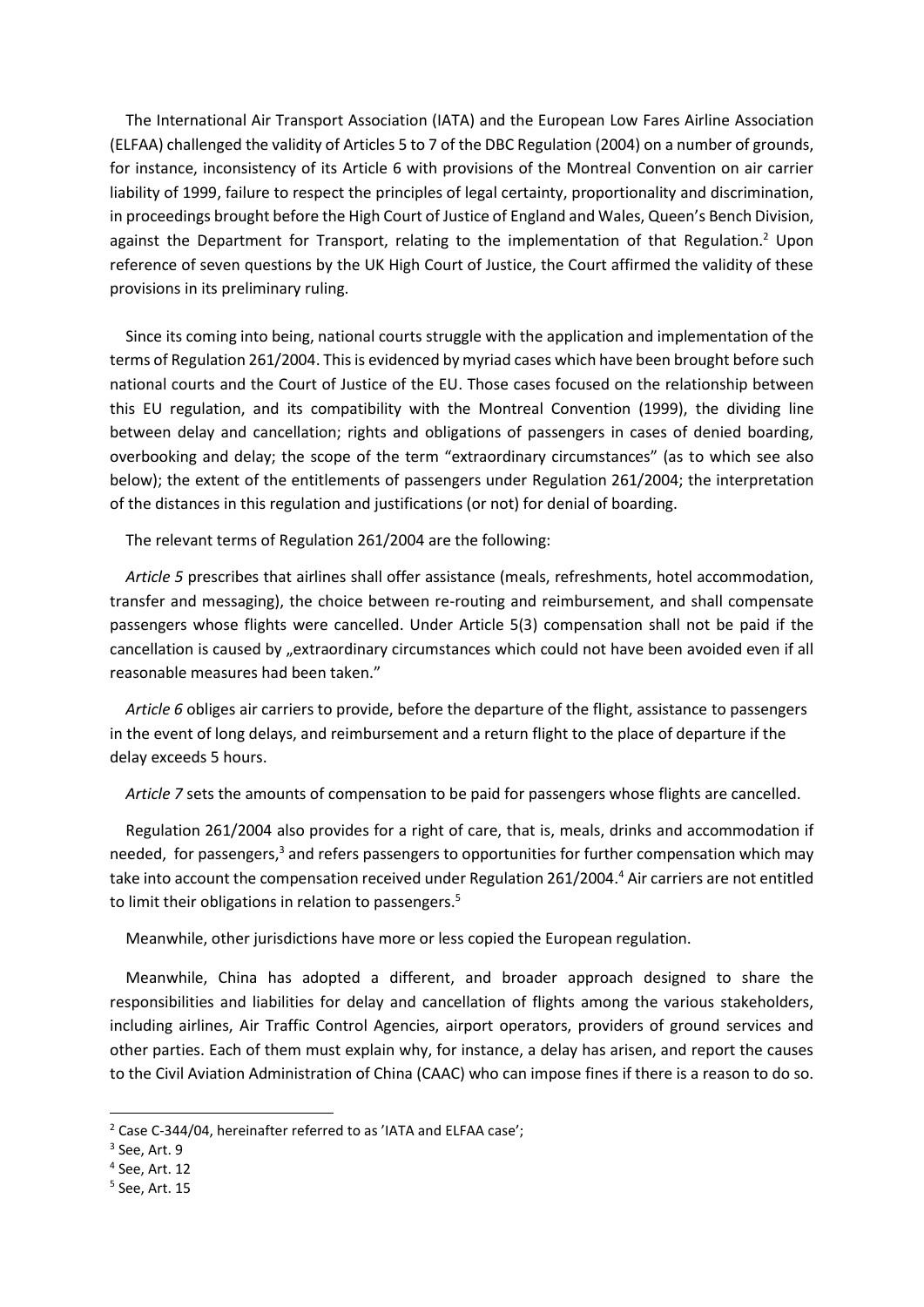The parties, principally airlines, must provide remedies in order to take away the inconveniences of the passengers caused by delay and cancellations. It is left to them how to arrange for remedies.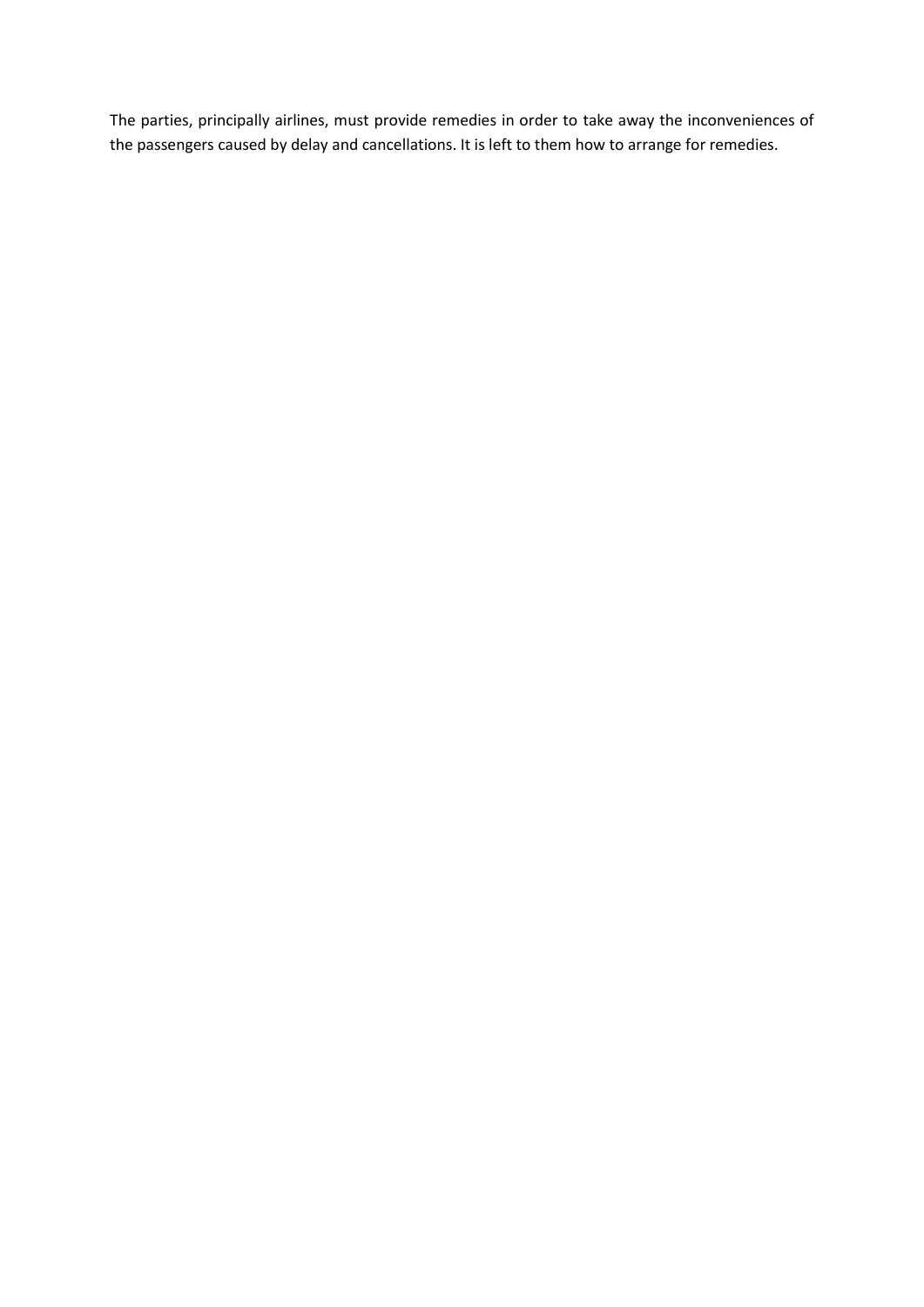### **III. Questions**

- A. Would you be in favour of requesting ICAO to convene a diplomatic conference in order to assess the shortcomings of the Montreal Convention on air carrier liability of 1999?
- B. If so, would you propose to amend the current convention, that is, the Montreal Convention of 1999, or
- C. Draw up a new convention encompassing more concrete measures for denied boarding and cancellation of flights?
- D. Alternatively, would you suggest that the current patchwork of domestic regulations should be studied by ICAO?
- E. If so, should ICAO be requested to give guidelines harmonising the similarities and differences between the various regulations?
- F. At a cursory glance you may observe that the approaches adopted by, for instance, the EU, on the one hand, focussing on the responsibilities and liabilities of the airlines, and China, on the other hand, involving all of the stakeholders in the value chain in terms of responsibility and liability for the compensation of damages caused by delay and cancellation is different. Taking these differences into account, would you find an amended convention, or the establishment of an entirely new convention, a realistic option?

### **IV. Bibliography**

#### **BOOKS**

Cyril-Igor Grigorieff, *The Regime for International Air Carrier Liability*: *To What Extent Has the Envisaged Uniformity of the 1999 Montreal Convention Been Achieved*? PhD Leiden, 17 November 2021, Publication by Kluwer Law International early 2022, and the many sources mentioned in this study

Pablo Mendes de Leon, *Introduction to Air Law*, Chapters 4 and 5 (2017)

G. Tompkins, *Liability Rules Applicable to International Air Transportation as Developed by the Courts in the United States* (2010)

P. B. Larsen, J. C. Sweeney and John E. Gillick, *Aviation Law*: *Cases Laws and Related Sources* (2006)

P. S. Dempsey and M. Milde, *International Air carrier Liability*: *The Montreal Convention of 1999* (2005)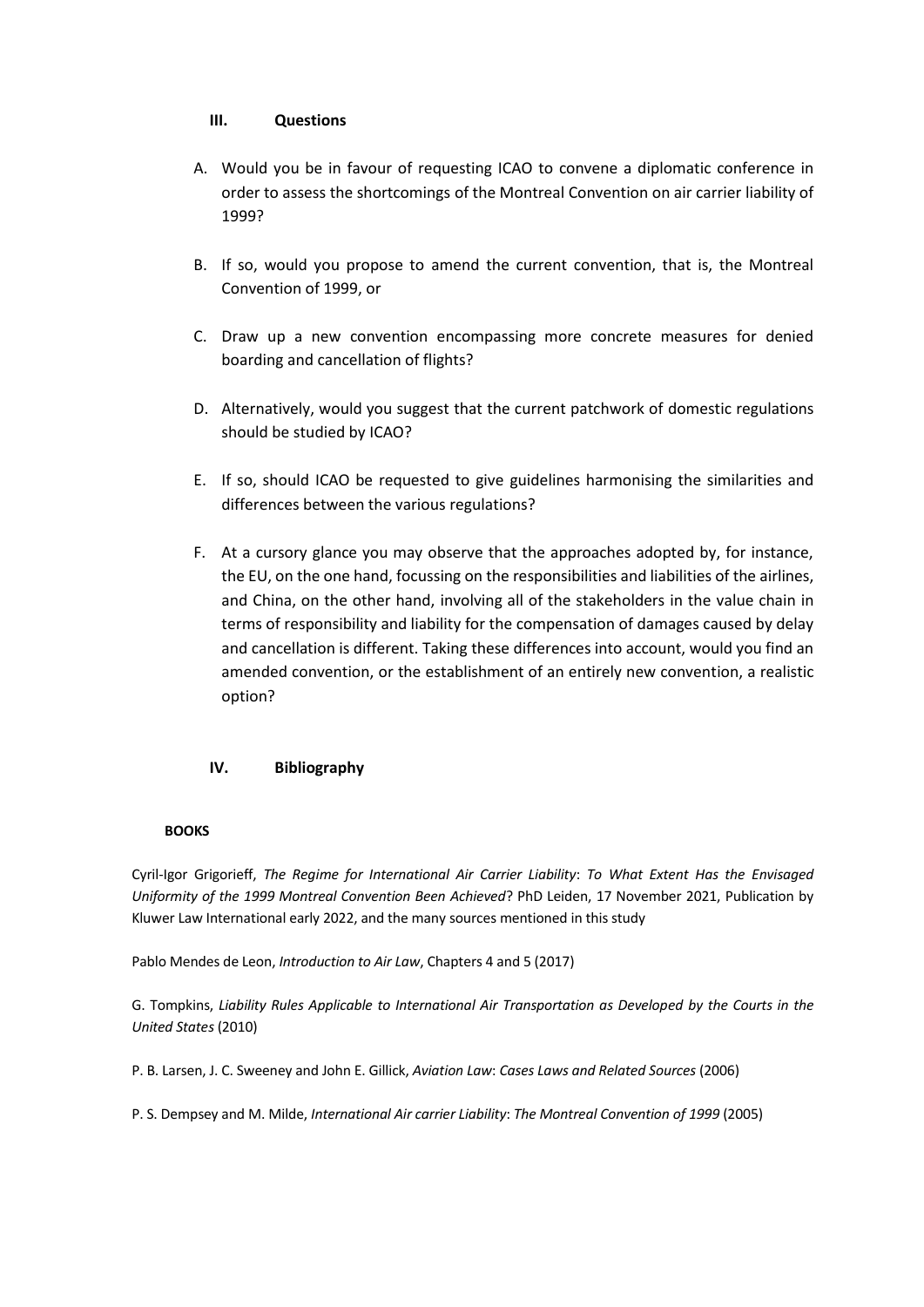#### **ARTICLES**

Ricardo Pazos, *The Extraordinary Circumstances Defence in Regulation* (*EC*) *261*/*2004*, 46(6) Air and Space Law 739 – 762 (2021)

Ricardo Pazos, *The Right to a Compensation In Case Of Long Delay of Flights*: *A Proposal for a Future Reform*, 4 European Review of Private Law 695-718 (2019)

V. Correia & N. Rouissi *Global, Regional and National Air Passenger Rights – Does the Patchwork Work?* 40(2) Air and Space Law (2015)

G. N. Tompkins Jr. *Are the Objectives of the 1999 Montreal Convention in Danger of Failure?* 39(3) Air & Space Law 203 (2014)

V. Correia

*Air Passengers 'Rights, "Extraordinary Circumstances," and General Principles of EU Laws: Some Comments After the McDonagh Case.* 13(2) Issues in Aviation Law and Policy 245-278 (2014)

A. Harrington *EC 261*/*2004 and European commission Reform: A Long and Winding Road to Clarification.*  62 Zeitschrift für Luft- und Weltraumrecht 620- 647(2013)

P. P.C. Haanappel *Compensation for Denied Boarding, Flight Delays and Cancellations Revisited.*  62 Zeitschrift für Luft- und Weltraumrecht 38- 54 (2013)

N. Carnimeo *Passenger protection*: *development and analysis* 12(1) The Aviation and Space Journal 2-10 (2013)

C. Thijssen

*The Montreal Convention, EU Regulation 261/2004, and the Sturgeon Doctrine*: *How to Reconcile the Three*? 12(3) Issues in Aviation Law and Policy (2013)

S. Radoševič *CJEU*'*s Decision in Nelson and Others in Light of the Exclusivity of the Montreal Convention* 38(2) Air & Space Law 95-110 (2013)

J. Lee and J. C. Wheeler *Air Carrier Liability for Delay*: *A Plea to Return to International Uniformity* 77(1) The Journal of Air Law and Commerce 43-104 (2012)

M. Chatzipanagiotis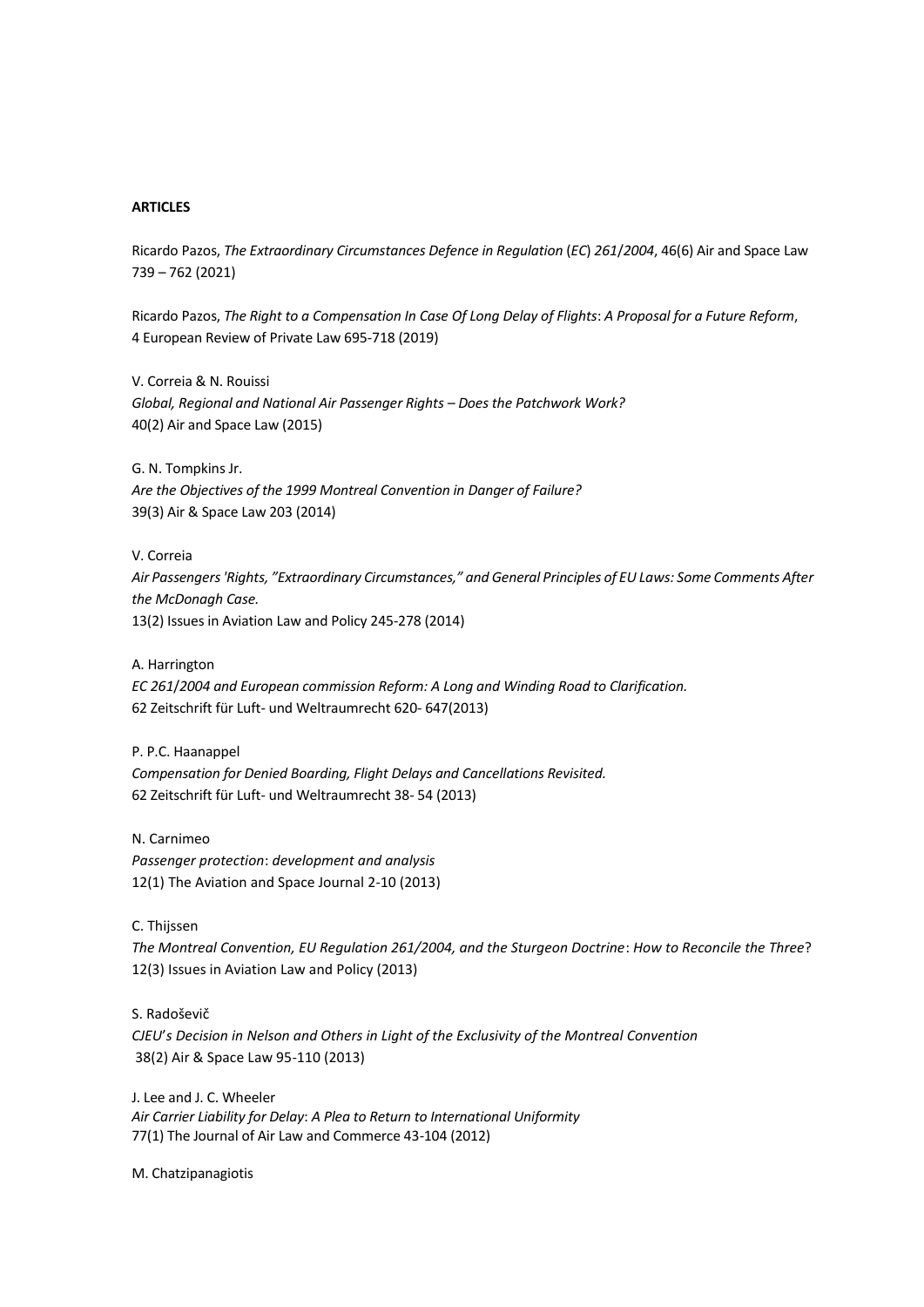*The Notion of 'Flight' under Regulation (EC) No. 261*/*2004*  37(3) Air & Space Law 245-257 (2012)

P. Neenan *The Damaged Quilt*: *Inadequate Coverage of the Montreal Convention* 37(1) Air & Space Law 51-64 (2012)

J. M. Bech Serrat *Re-routing under the Air Passenger's Right Regulation* 36(6) Air & Space Law 441-451 (2011)

M. Muennig and U. Steppler *No Compensation for Long Delay in Spite of Sturgeon: Will this New Jurisprudence Prevail?*  36(4/5) Air & Space Law 339-341 (2011)

C.C. van Dam *Air Passenger Rights After Sturgeon*  36(4/5) Air & Space Law 259 -274 (2011)

R. Lawson and T. Marland *The Montreal Convention 1999 and the Decisions of the ECJ in the Cases of IATA and Sturgeon – In Harmony or Discord?*  36(2) Air & Space Law 99-108 (2011)

K. Arnold and P. Mendes de Leon *EU Regulation 261*/*04 in the Light of the Recent Decisions of the European Court of Justice* – *Time for a Change*?! 35(2) Air & Space Law 91-112 (2010)

P.S. Dempsey and S. O. Johansson, *Montreal* v. *Brussels*: *The Conflict of Laws on the Issue of Delay in International Carriage by Air*, 35(3) Air & Space Law 207-224 (2010)

J. Balfour *Airline Liability for Delays – the European Court of Justice Re-Writes EC Regulation 261*/*2004*, 35(1) Air & Space Law 71-76 (2010)

A. B. Colvard *Bumping Passengers* – *Airline Service That Doesn*'*t Fly*, 75 The Journal of Air Law and Commerce 189-196 (2010)

J. Balfour *The "extraordinary circumstances" Defence in EC Regulation 261*/*2004 after Wallentin* v. *Alitalia* 58(2) Zeitschrift für Luft und Weltraumrecht 224-231 (2009)

A. Milner *Regulation EC 261*/*2004 and* '*Extraordinary Circumstances*' 34(3) Air & Space Law 215-220 (2009)

F. Schubert *The liability of air navigation services for air traffic delays and flight cancellations. The impact of EC Regulation 261*/*2004* 32 Annals of Air & Space Law 65-90 (2007)

J.P. Kesteloot